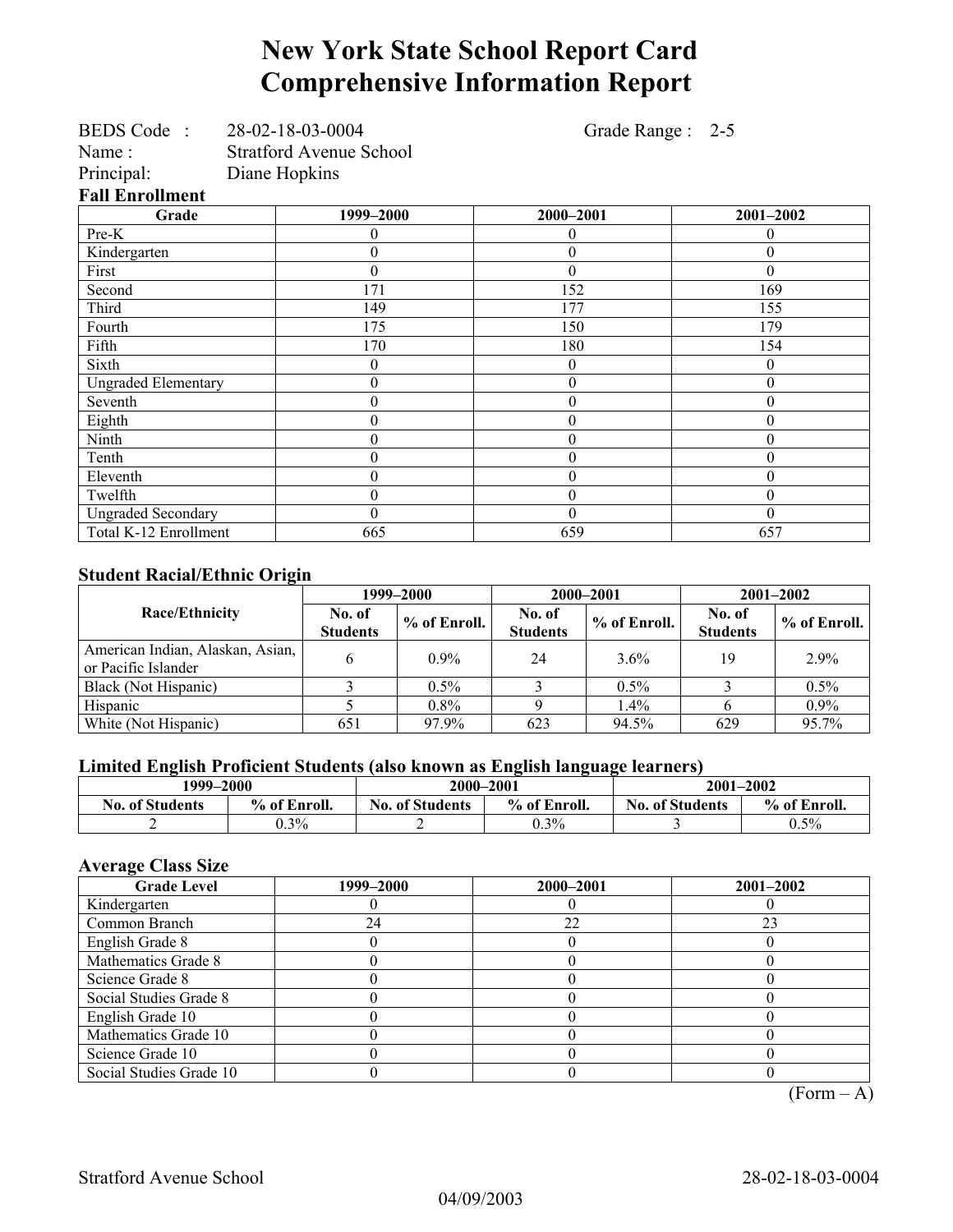## **District Need to Resource Capacity Category**

| <b>N/RC Category</b> | <b>Description</b>                                                                             |
|----------------------|------------------------------------------------------------------------------------------------|
|                      | This is a school district with low student needs in relation to district<br>resource capacity. |

#### **Similar School Group and Description**

| <b>Similar School Group</b> | <b>Description</b>                                                    |
|-----------------------------|-----------------------------------------------------------------------|
|                             | All schools in this group are elementary level schools in school      |
| 16                          | districts with low student needs in relation to district resource     |
|                             | capacity. The schools in this group are in the lower range of student |
|                             | needs for elementary level schools in these districts.                |

All schools within the same N/RC category are divided into three similar school groups defined by the percentage of students in the school who are eligible for the free-lunch program and/or who are limited English proficient (also known as English language learners).

#### **Attendance and Suspension**

|                               | 1998–1999       |         |                 | 1999–2000 | 2000-2001       |         |
|-------------------------------|-----------------|---------|-----------------|-----------|-----------------|---------|
|                               | No. of          | $%$ of  | No. of          | $%$ of    | No. of          | $%$ of  |
|                               | <b>Students</b> | Enroll. | <b>Students</b> | Enroll.   | <b>Students</b> | Enroll. |
| <b>Annual Attendance Rate</b> |                 | 98.0%   |                 | 98.0%     |                 | 98.0%   |
| <b>Student Suspensions</b>    |                 | $0.0\%$ |                 | $0.0\%$   |                 | $0.0\%$ |

## **Student Socioeconomic and Stability Indicators (Percent of Enrollment)**

|                          | 1999–2000 | 2000-2001 | $2001 - 2002$ |
|--------------------------|-----------|-----------|---------------|
| <b>Free Lunch</b>        | $0.0\%$   | $0.0\%$   | $0.0\%$       |
| Reduced Lunch            | $0.0\%$   | $0.0\%$   | $0.0\%$       |
| <b>Public Assistance</b> | None      | None      | None          |
| <b>Student Stability</b> | 98%       | 98%       | 94%           |

## **Staff Counts**

| Staff                                 | $2001 - 2002$ |
|---------------------------------------|---------------|
| <b>Total Teachers</b>                 |               |
| <b>Total Other Professional Staff</b> |               |
| <b>Total Paraprofessionals</b>        | NΑ            |
| Teaching out of Certification*        |               |
| Teachers with Temporary Licenses      |               |

\*Teaching out of certification more than on an incidental basis. Teachers with temporary licenses are also counted as teaching out of certification.

 $(Form - B)$